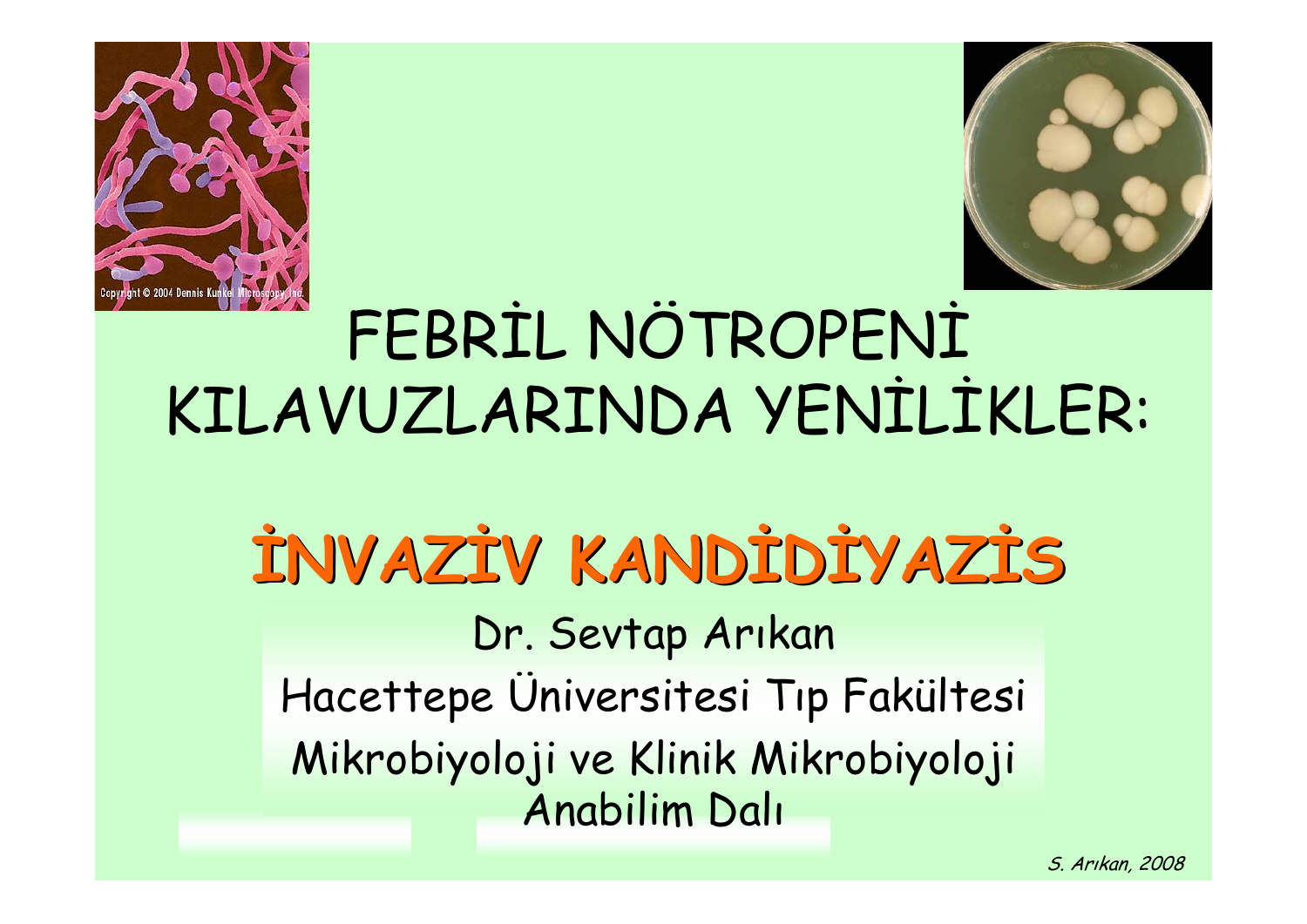# **İnvaziv kandidiyazis kandidiyazis: Neden : Neden önemli?**

- •Mortalitesi yüksek (%36-63)
- •Yoğun Bakım Üniteleri
- •Birçok ülkede kandidemi insidansında artış
- •Dirençli türlerin görülme sıklığında artış

Hematolojik malignansili Hematolojik malignansili olgularda non-albicans olgularda non-albicans Candida Candida

YBÜ'lerinde ve yaşlı YBÜ'lerinde ve yaşlı olgularda C. glabrata ve olgularda C. glabrata ve diğer non-albicans Candida diğer non-albicans Candida türlerinde artış türlerinde artış

Arendrup et al. JCM 2005; 43: 4434, Bassetti et al. BMC Infect Dis 2006; 6: 21; Tortorano et al. EJCMID 2004; 23: 317; Trick et al. CID 2002; 35: 627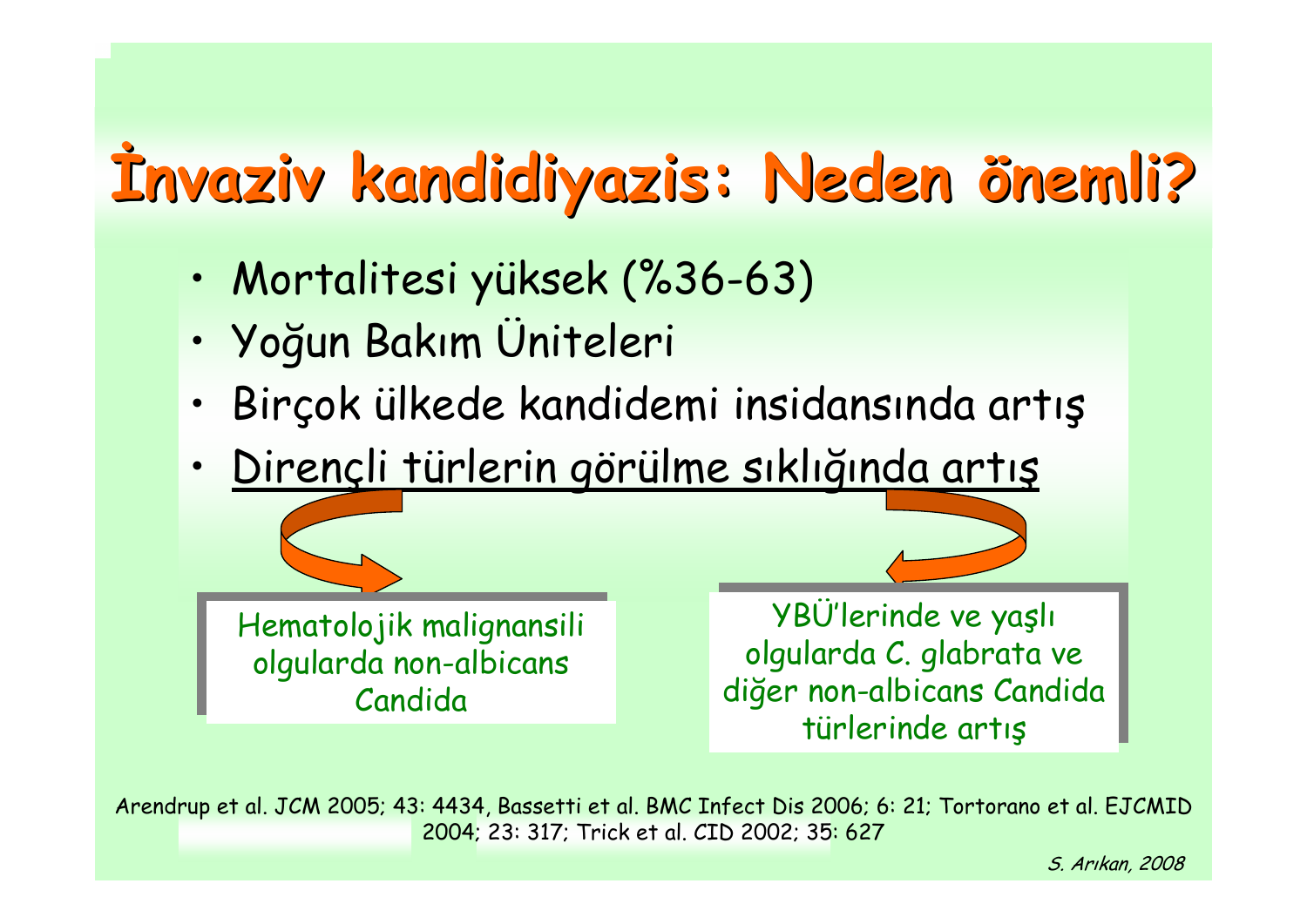Why are you making such a fuss about this candida business? Ive already prescribed you an anti fungal. That should have taken care of it. Even if you were to have this fungal problem the rest of your life its no big deal. The medication is perfectly harmless and can be taken indefinitely. Harping on about antibiotic `poisoning' and repetitive thrush `syndrome' is nothing short of hypochondria. Come to think, of it, I could prescribe you an antidepressant for this obsessive neurosis of yours. How about that?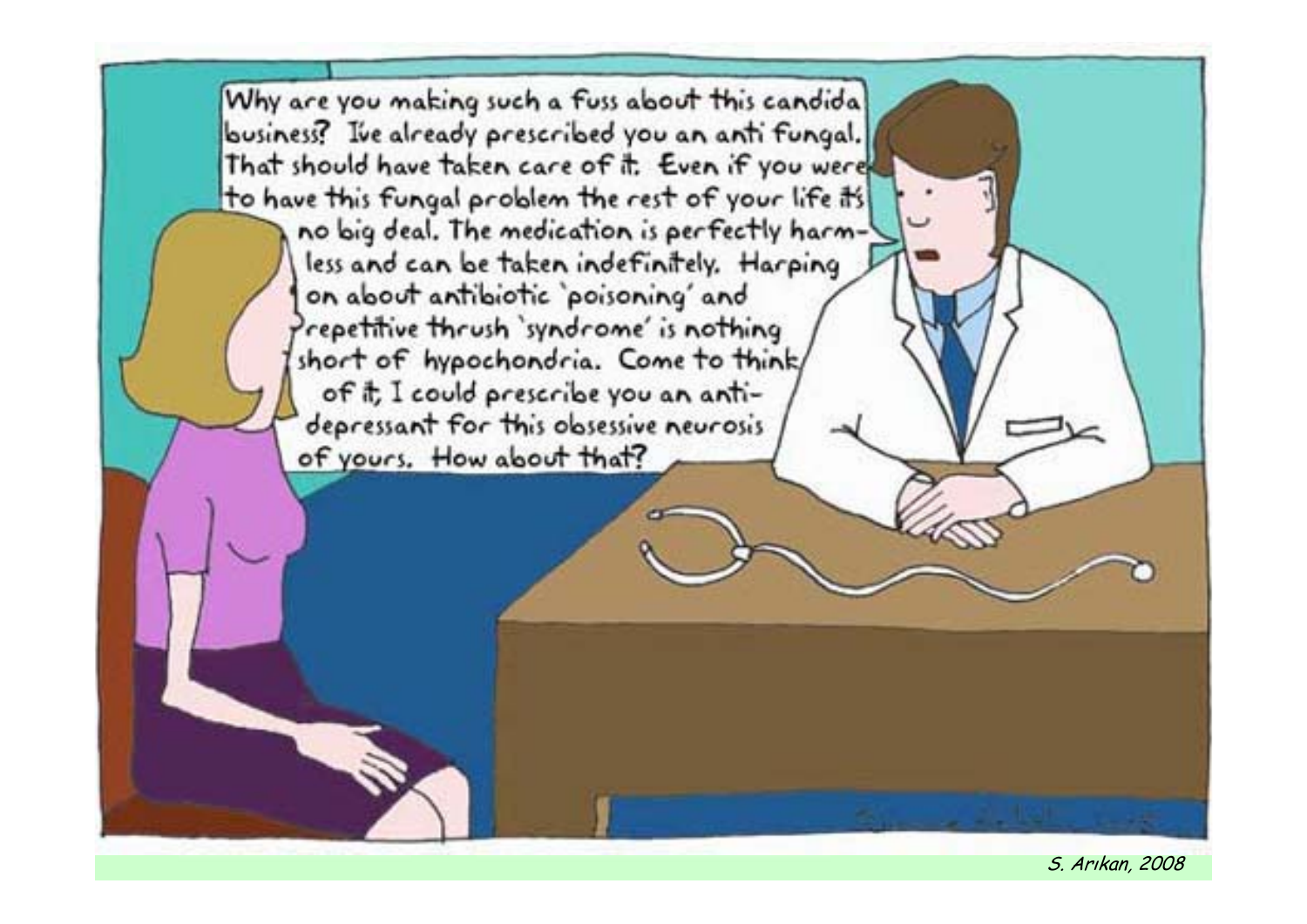### ERİŞKİN OLGUDA GELİŞEN İNVAZİV KANDİDİYAZİSİN TEDAVİSİ

#### UZMAN GÖRÜŞÜ AVRUPA  $I.$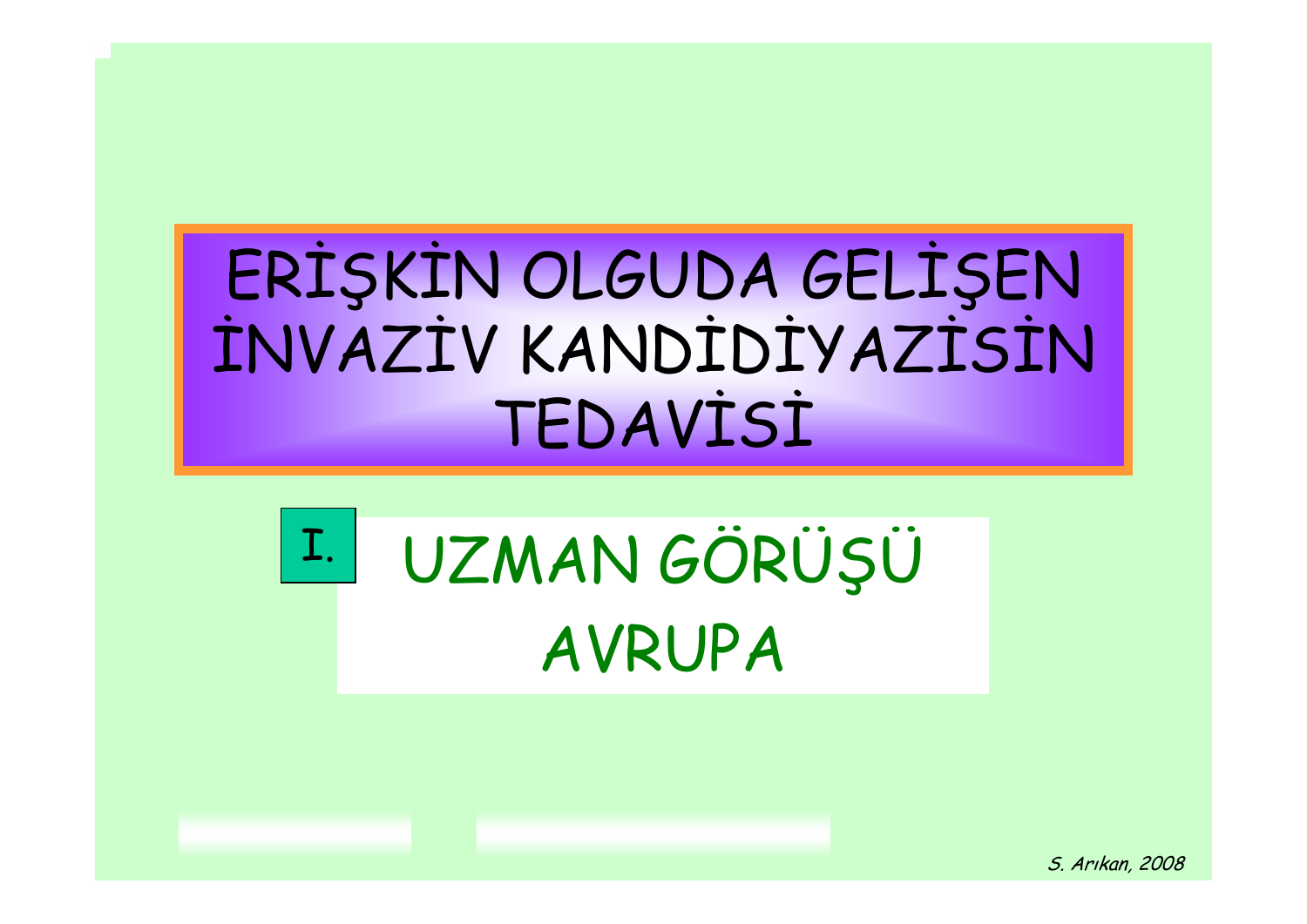### **"European expert opinion on European expert opinion on the management of invasive the management of invasive candidiasis candidiasis in adults in adults "**

Prof BJ Kullberg and Prof PE Verweij (Nijmegen University Centre for Infectious Diseases, Nijmegen, The Netherlands), Prof JH Rex (AstraZeneca R&D, Alderley Park, UK, and University of Texas, Houston, TX, USA), Dr M Akova (Hacettepe University, Ankara, Turkey), Dr MC Arendrup (Statens Serum Institute, Copenhagen, Denmark), Prof J Bille and Prof T Calandra (CHUV, Lausanne, Switzerland), Dr M Cuenca-Estrella (Centro Nacional de Micobiologia, Madrid, Spain), Prof R Herbrecht (Hopitaux Universitaires, Strasbourg, France), Prof F Jacobs (Erasme Hospital, Brussels, Belgium), Prof M Kalin (Karolinska Institute, Stockholm, Sweden), Prof CC Kibbler (Royal Free Hospital, London, UK), Prof O Lortholary (Institut Pasteur, and Université Paris V, Hopital Necker-Enfants malades, Paris, France), Dr P Martino (Universita "La Sapienza", Rome, Italy), Dr JF Meis (Canisius-Wilhelmina Hospital, Nijmegen, The Netherlands), Dr P Muñoz (Hospital General Universitario, Madrid, Spain), Prof FC Odds (University of Aberdeen, Aberdeen, UK), Prof BE de Pauw (Nijmegen University Centre for Infectious Diseases, Nijmegen, The Netherlands), Prof E Roilides (Hippokration Hospital, Thessaloniki, Greece), Prof T Rogers (Trinity College, Dublin, Ireland), Prof M Ruhnke (Charité, Humboldt University, Berlin, Germany), Dr A Ullman (Medizinische Klinik und Poliklinik, Mainz, Germany), Dr Ö Uzun (Hacettepe University, Ankara, Turkey), Dr K Vandewoude (Ghent University Hospital, Gent, Belgium), and Prof JL Vincent (Erasme Hospital, Brussels, Belgium), Dr JP Donnelly (Nijmegen University Centre for Infectious Diseases, Nijmegen, The Netherlands)